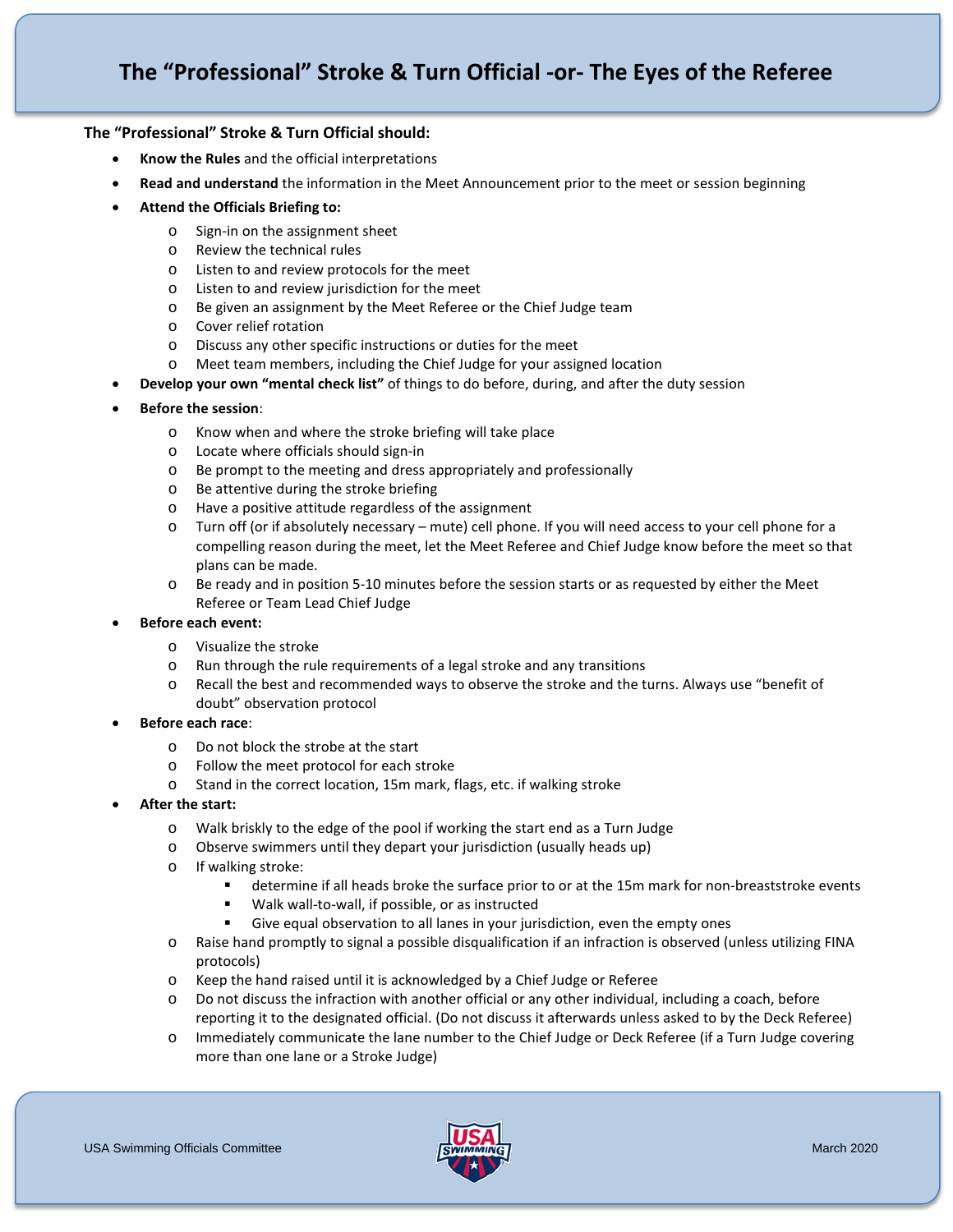# **The "Professional" Stroke & Turn Official -or- The Eyes of the Referee**

- o Visualize the infraction before communicating it to the Chief Judge or Deck Referee
- o Describe what you observed
- o Watch all lanes while reporting the disqualification, unless relieved by a reserve judge
- o Retract a call if there is any doubt, by simply stating, "No call"
- o Check to make sure the DQ slip is correct before PRINTING your name on the slip
- **Relays:**
	- o During relay exchanges, observe the toes departing from the platform and then look for the touching fingers
	- o Do not raise a hand for an early relay take-off when dual confirmation is being used
	- o Circle the lane and swimmer number on the take-off slip for a good exchange, and X for an early take-off
- **After each event:**
	- o Reset to the correct position for the next stroke or event
	- o Transition between heats for relief, not during a race
	- o When being relieved, return promptly as directed in the pre-session briefing
	- o Take a break OFF DECK or in the designated officials' break area. Do not congregate with other officials on deck
- **If assigned to invigilate controlled warm-up:**
	- o Coordinate with the assigned partner to observe the pool and politely enforce compliance with warm-up rules
	- o Open pace lanes at the designated time and racing start lanes as requested (open additional sprint lanes if demand warrants). Coordinate with the Announcer and Marshalls
	- o Review deck set-up in general notify Meet Referee of deficiencies or safety issues

#### • **Other Important Items**:

- o Consider your body language when on duty and at all other times when you are accessible. Always assume you are "on camera"
- o Be alert, attentive, focused, calm, professional, and approachable
- o Always be "friendly" and helpful to coaches, swimmers, and other officials
- o Avoid coaching, cheering or fraternizing with coaches or swimmers
- o Questions should be directed to the appropriate official. Do not engage in discussions regarding a disqualification
- o Take discussions and emotional issues off-deck
- o Do not abuse your credentials. If you are not working the meet, you are a spectator and should act as such
- o Maintain a sense of humor
- **Remember, Professional Stroke & Turn Officials:**
	- o Make sure the BENEFIT OF DOUBT GOES TO THE SWIMMER ALWAYS
	- o Adapt to meet conditions and needs, and help out wherever requested
	- o Use common sense
	- o Don't read more into the rules than is written
	- o Observe the swims but do not scrutinize
	- o Exhibit confidence
	- o Dress professionally and neatly in the designated uniform
	- o Are willing to learn, and frequently work as a Stroke and Turn Judge
	- o Never take advantage of credentials to gain deck access when not working in an official capacity
	- o Self-evaluate after all shifts, sessions and meets and ask, "What can I do better?"
	- o Enjoy the volunteer work, and opportunity to work with coaches, officials, and most importantly, swimmers of all levels